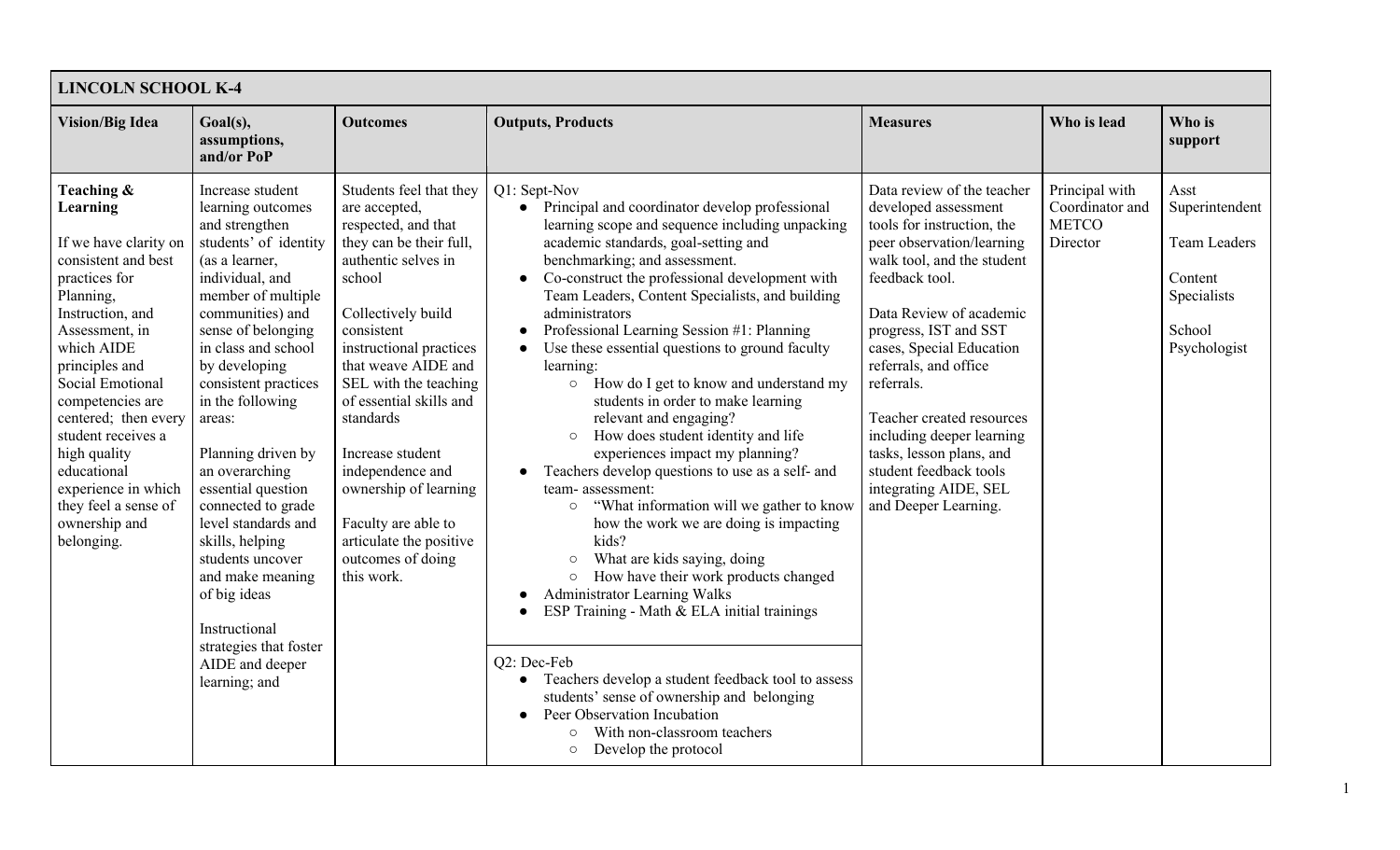| Assessment<br>practices that inform<br>student goals. | Professional Learning Session #2 Instruction and<br>#3 Assessment<br>$\circ$ Specific Planning TBD<br>January: Learning Walks with Team Leaders                                                                                            |  |  |  |
|-------------------------------------------------------|--------------------------------------------------------------------------------------------------------------------------------------------------------------------------------------------------------------------------------------------|--|--|--|
|                                                       | Q3: Mar-May<br>• Professional Learning Sessions #4 Data Meetings<br><b>Specific Planning TBD</b><br>• Peer Observations begin<br>Learning Walks with Team Leaders continue                                                                 |  |  |  |
|                                                       | Q4: Jun-Aug<br>• Faculty Survey<br>Closing Meeting - reflection on faculty learning<br>and impact on student learning and experience in<br>school<br>Potential Summer Work proposals based upon<br>outcomes of this faculty learning plan. |  |  |  |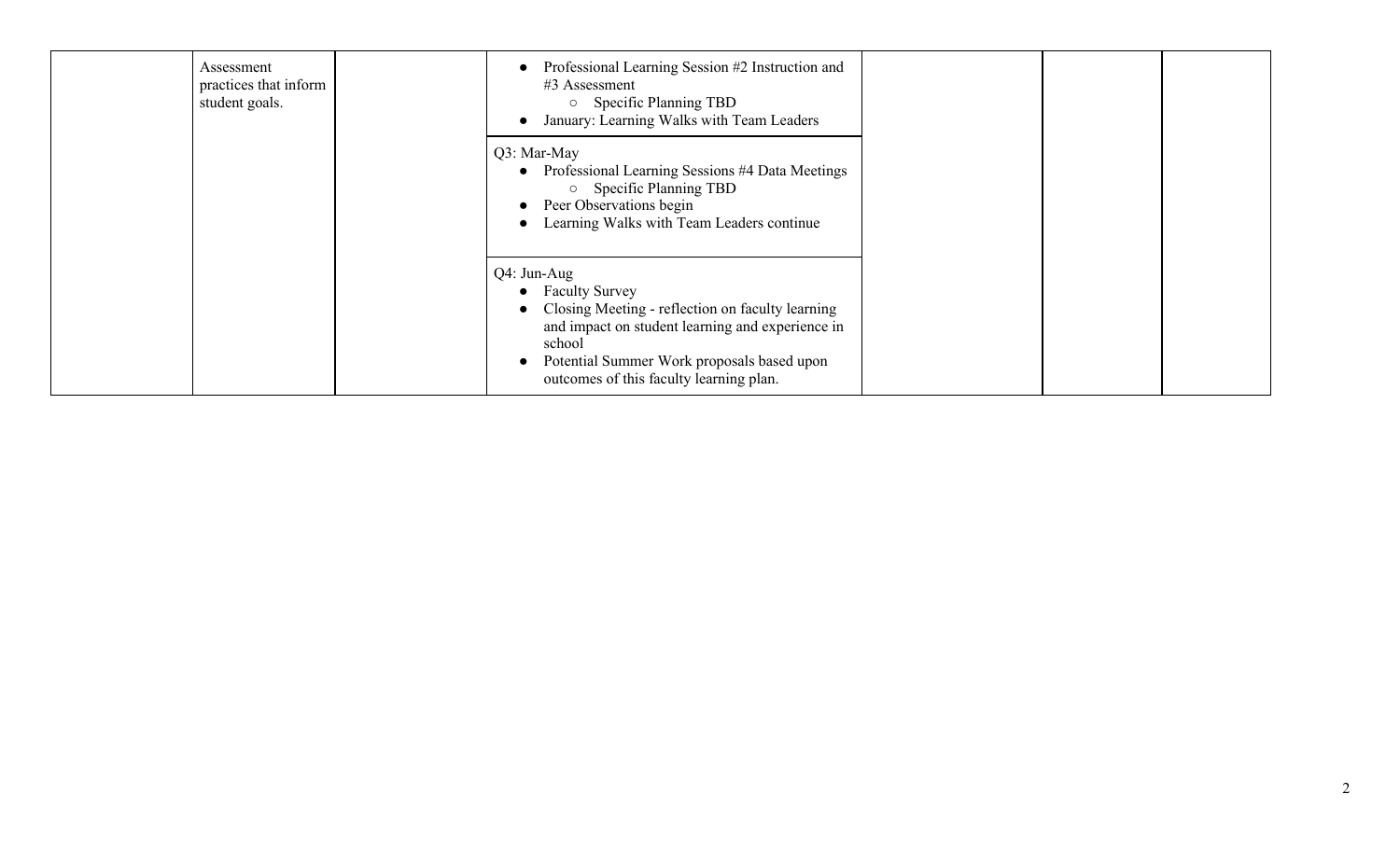| <b>Vision/Big Idea</b>                                                                                                                                                                                                                                                                                                                                                                                                                                         | Goal(s),<br>assumptions,<br>and/or PoP                                                                                                                                                                            | <b>Outcomes</b>                                                                                                                                                               | <b>Outputs, Products</b>                                                                                                                                                                                                                                                                                                                                                                                                                                                                                                                                                                                                                                                                                                                                                                                                      | <b>Measures</b>                                                                                                                                                                                                                                                                                                                                                                                                                 | Who is lead                                                   | Who is<br>support                                                                       |
|----------------------------------------------------------------------------------------------------------------------------------------------------------------------------------------------------------------------------------------------------------------------------------------------------------------------------------------------------------------------------------------------------------------------------------------------------------------|-------------------------------------------------------------------------------------------------------------------------------------------------------------------------------------------------------------------|-------------------------------------------------------------------------------------------------------------------------------------------------------------------------------|-------------------------------------------------------------------------------------------------------------------------------------------------------------------------------------------------------------------------------------------------------------------------------------------------------------------------------------------------------------------------------------------------------------------------------------------------------------------------------------------------------------------------------------------------------------------------------------------------------------------------------------------------------------------------------------------------------------------------------------------------------------------------------------------------------------------------------|---------------------------------------------------------------------------------------------------------------------------------------------------------------------------------------------------------------------------------------------------------------------------------------------------------------------------------------------------------------------------------------------------------------------------------|---------------------------------------------------------------|-----------------------------------------------------------------------------------------|
| <b>Sense of Belonging</b><br>If we implement<br>explicit instruction<br>in AIDE principles<br>and SEL, then<br>students and staff<br>will express pride,<br>confidence and<br>healthy self-esteem<br>related to their<br>identities; have the<br>skills to engage in<br>positive<br>relationships; and<br>experience a<br>stronger sense of<br>belonging in school.<br>$AIDE = Antiracism$ ,<br>Inclusion, Diversity,<br>Equity<br>$SEL = Social \; Emotional$ | Increase students'<br>understanding and<br>awareness of SEL<br>and AIDE concepts.<br>Increase students'<br>sense of belonging<br>through explicit<br>instruction of the<br>SEL competencies<br>and AIDE concepts. | Students and staff feel<br>that they are accepted,<br>respected, and that<br>they can be their full,<br>authentic selves in<br>school.<br>Increase positive<br>relationships. | Q1: Sept-Nov<br>• Principal, Mental Health Team, and Team Leaders<br>plan implementation of Second Step Social<br><b>Emotional Learning Curriculum</b><br>Weekly Second Step Lessons during Connections.<br>AIDE principles and community building<br>integrated into the Connections block<br>Faculty Curriculum Share and Development of<br>AIDE and SEL lessons<br>Build scope and sequence<br>$\circ$<br>Create a central repository for grade level<br>AIDE and SEL units, lessons, and<br>resources<br>Establish a team including a range of roles that<br>$\bullet$<br>can plan and facilitate student voice sessions to<br>gather input on their experiences in school<br>• Create a mechanism to share out key information<br>learned from the student voice sessions to school<br>staff and families<br>Q2: Dec-Feb | Data Review of academic<br>progress, IST and SST<br>cases, Special Education<br>referrals, office referrals,<br>and Mental Health Team<br>Consults<br>Review of anecdotal and<br>qualitative data gathered<br>through student voice<br>sessions and staff check-<br>ins<br>Teacher created resources<br>including unit and lesson<br>plans for explicit<br>instruction on AIDE topics<br>Social Emotional Learning<br>concepts. | Principal with<br>Coordinator and<br><b>METCO</b><br>Director | Mental Health<br>Team<br><b>Team Leaders</b><br>IST and SST<br>standing team<br>members |
| Learning                                                                                                                                                                                                                                                                                                                                                                                                                                                       |                                                                                                                                                                                                                   |                                                                                                                                                                               | Staff check-in on their sense of belonging using a<br>variety of methods<br>Faculty Curriculum Share and Development of<br>AIDE and SEL lessons<br>Organize and build scope and sequence<br>$\circ$<br>Continue to adding to the central<br>$\circ$<br>repository for grade level AIDE and SEL<br>units, lessons, and resources<br>Create a tool to understand the impact of<br>$\circ$<br>AIDE and SEL lessons on student identity<br>and sense of belonging                                                                                                                                                                                                                                                                                                                                                                 |                                                                                                                                                                                                                                                                                                                                                                                                                                 |                                                               |                                                                                         |